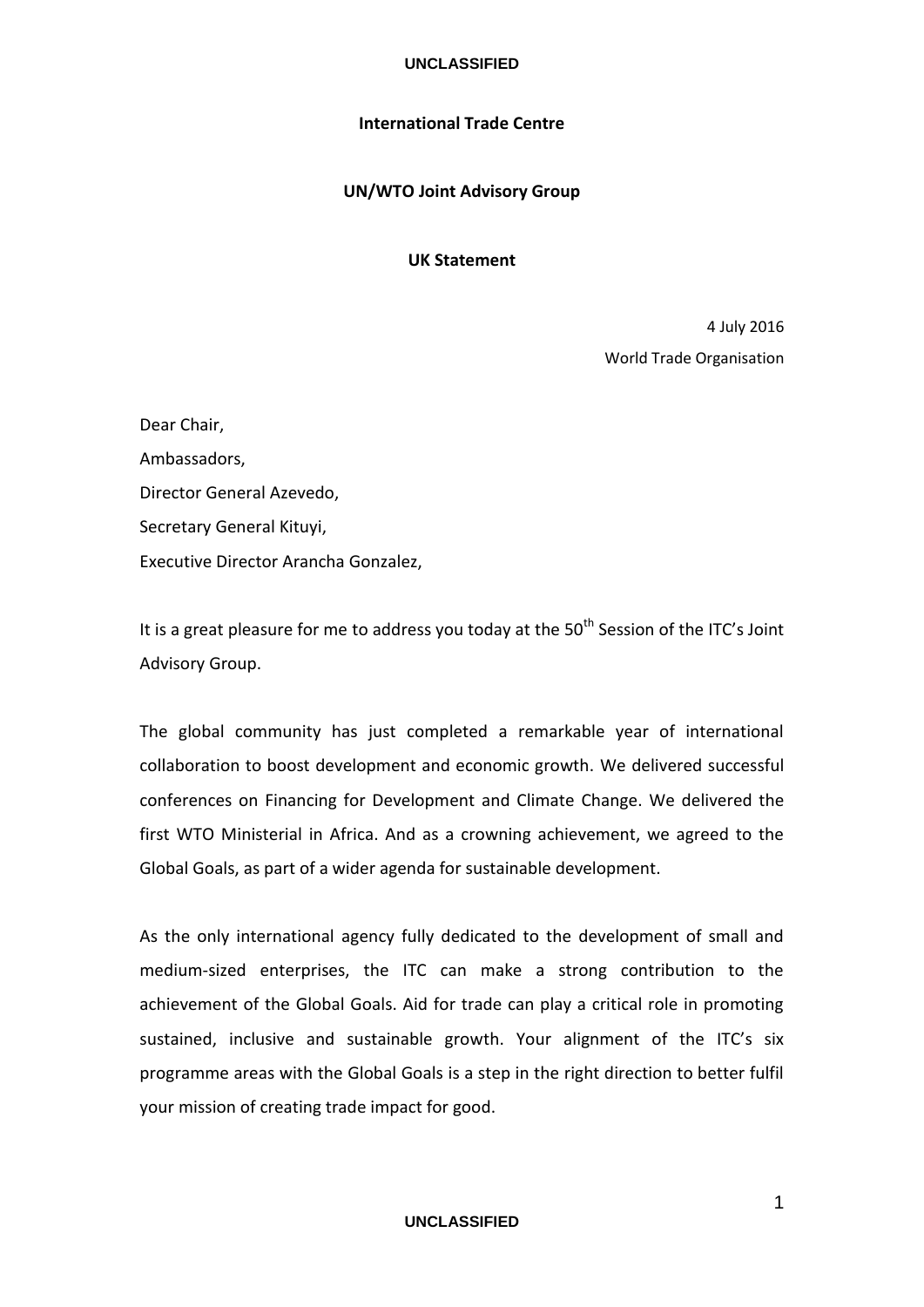#### **UNCLASSIFIED**

The ITC's 2015 Annual Report shows an organisation moving forward in its delivery, visibility and impact. Last year, the ITC saw its largest-ever delivery, despite the operational challenges of wide-ranging improvements to your internal systems. You exceeded not only your original outcome targets, but even most of your upward revised targets.

Your trade and market intelligence tools reached a record half-million users. You ensured strong support to donor priority countries in Sub-Saharan Africa, the LDC Group, and fragile and conflict-affected states. You also launched important new initiatives: among them, your Call to Action, aimed at bringing one million womenowned businesses to market, and a new flagship research report on SME competitiveness.

As the largest donor to the ITC, I'm happy to highlight some of the impacts and results that you've generated through UK support, which totals more than £27 million across seven years. This includes:

- Ground-breaking work to stimulate trade and investment between India and Africa that  $-$  in only its first year of implementation  $-$  has created market linkages worth of \$15 million US dollars, with another \$60 million currently under negotiation.
- 23 million USD worth of export opportunities gained directly by 172 women entrepreneurs – exceeding an initial target of \$15 million.
- 30 countries surveyed to better understand the non-tariff measures affecting their exports, benefiting a total of 20,000 companies, most of which are SMEs.
- Two high-level events, backed by innovative research, that have strengthened linkages between Chinese investors and African firms.

The Annual Report suggests that the ITC may have to navigate more difficult waters in hitting its fundraising targets. This underscores the need for even more investments in monitoring and evaluation, and further improvements in the ITC's

# **UNCLASSIFIED**